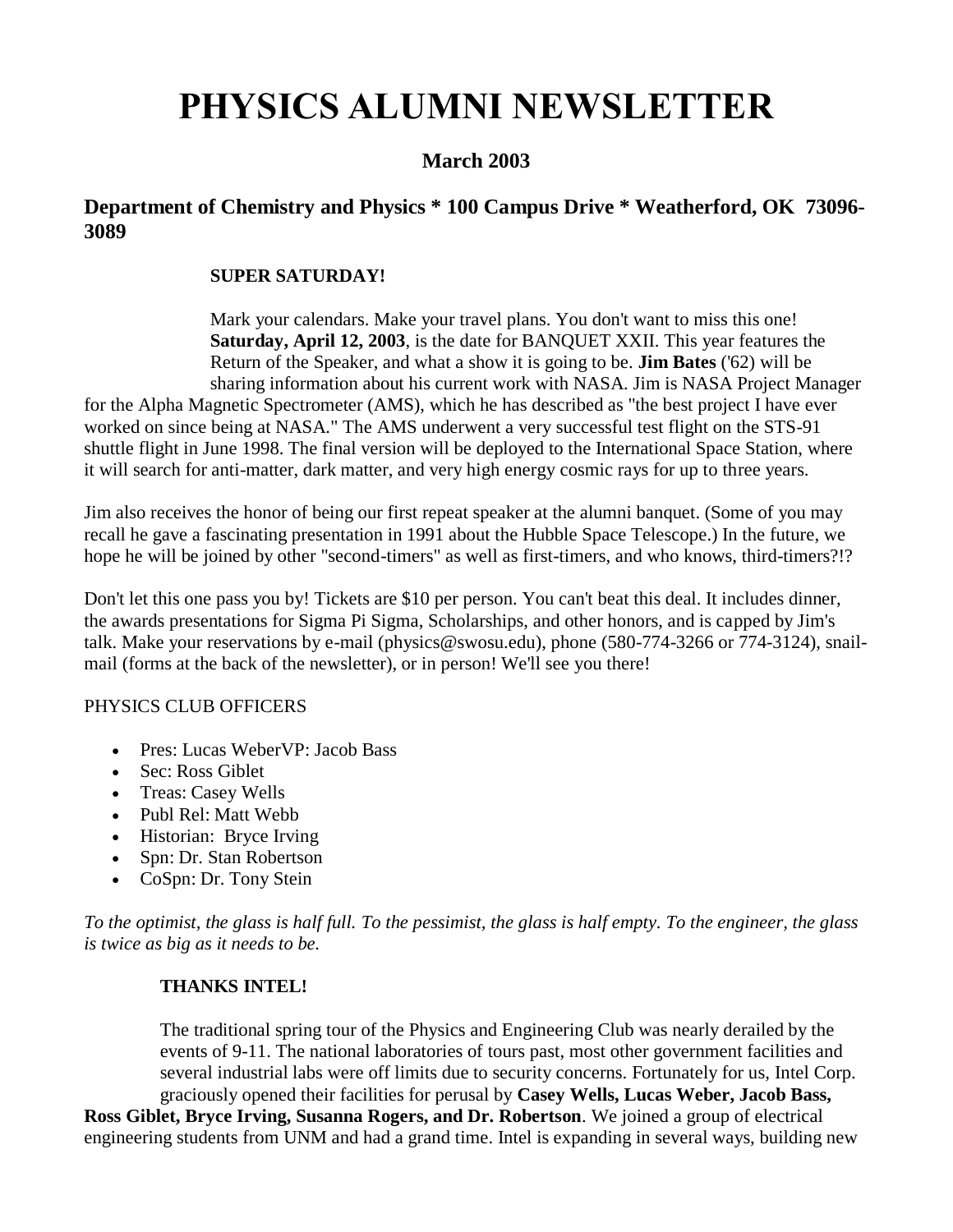and larger facilities and preparing to enlarge silicon wafer sizes again, but the element size is shrinking again in the sub-micron range. It is sobering to get an overview of a complex manufacturing process and understand the scale of such a huge economic and engineering project. This is just one company in a global competition for a share of a global market and this is the environment that many of our students will enter.

We owe **Dr. Benny Hill** thanks for treating us to a dinner at Chili's and also for some tips about how to prepare a resume and hunt for jobs. We also took his advice and visited the Indian Pueblo Cultural Center on a Saturday morning. While in the area, we toured Old Town and sampled the food, street music and many shops, including the Rattlesnake Museum and the New Mexico Museum of Natural History. As usual, the trip provided raw ingredients for several persons skewered later at the spring shish-ke-bob.

> **Ross Giblet** (Rocky Jr) received a Computer Science, Engineering, and Mathematics Scholarship from NASA in the amount of \$1,250 for the Spring, 2003 semester. The award is based on scholarship and includes a chance to work one-on-one with a mentor (**Dr. Stan Robertson**) and to present the results of that work at the SWOSU Student Research Fair. Congratulations Ross.!

# **A LOVELY NIGHT**

The 21<sup>st</sup> Annual Physics Spring Banquet was held on April 13, 2002, in the SWOSU Conference Center. Students, faculty, family, and friends were joined by alumnus **Joe Beisel** ('97) and retired faculty member **Dr. Armoudian** for an evening of awards and recognition. **Dr. Tony Stein** was introduced as the newest

member of the physics faculty. Then getting down to the business of awards, **Lucas Weber** (Weatherford Jr) was inducted as the  $160<sup>th</sup>$  member of the SWOSU Sigma Pi Sigma chapter. The Physics and Engineering Club selected **Casey Wells** (Ninnekah Jr) as the Outstanding New Club Member, and **Lucas Weber** received the award for the Outstanding Midclassman in Physics. Club president **Susanna Rogers** (Weatherford Sr) was presented the Leadership Award. Following the awards ceremonies, **Jacob Bass** (Kingfisher Sr) reviewed the Physics and Engineering Club's activities for the past year. Good food, good company, and a lovely evening all around!

#### **AND THE ASSIST GOES TO**

the alumni contributors, of course. Four students are benefitting this year from the generous donations made by alumni and friends of the physics programs. Scholarships for the 2002- 2003 academic year were presented at the 2002 Spring Banquet. **Lucas Weber** (Weatherford Jr) received a \$1,000 J.R. Pratt Scholarship. The Benny J. Hill scholarship in the amount of \$1,000 was given to **Ross Giblet** (Rocky So). **Jacob Bass** (Kingfisher Sr) was awarded \$1,000 for the Arthur McClelland Memorial Scholarship, and **Matthew Webb** (Altus So) was the recipient of a \$500 Physics Alumni Scholarship. The scholarship awards are based on scholarship, need, and involvement in departmental and club activities. As always, they are greatly appreciated by the physics faculty (who see the positive effects of supporting qualified and deserving students) as well as the students who receive the assistance. **THANK YOU FOR YOUR SUPPORT.**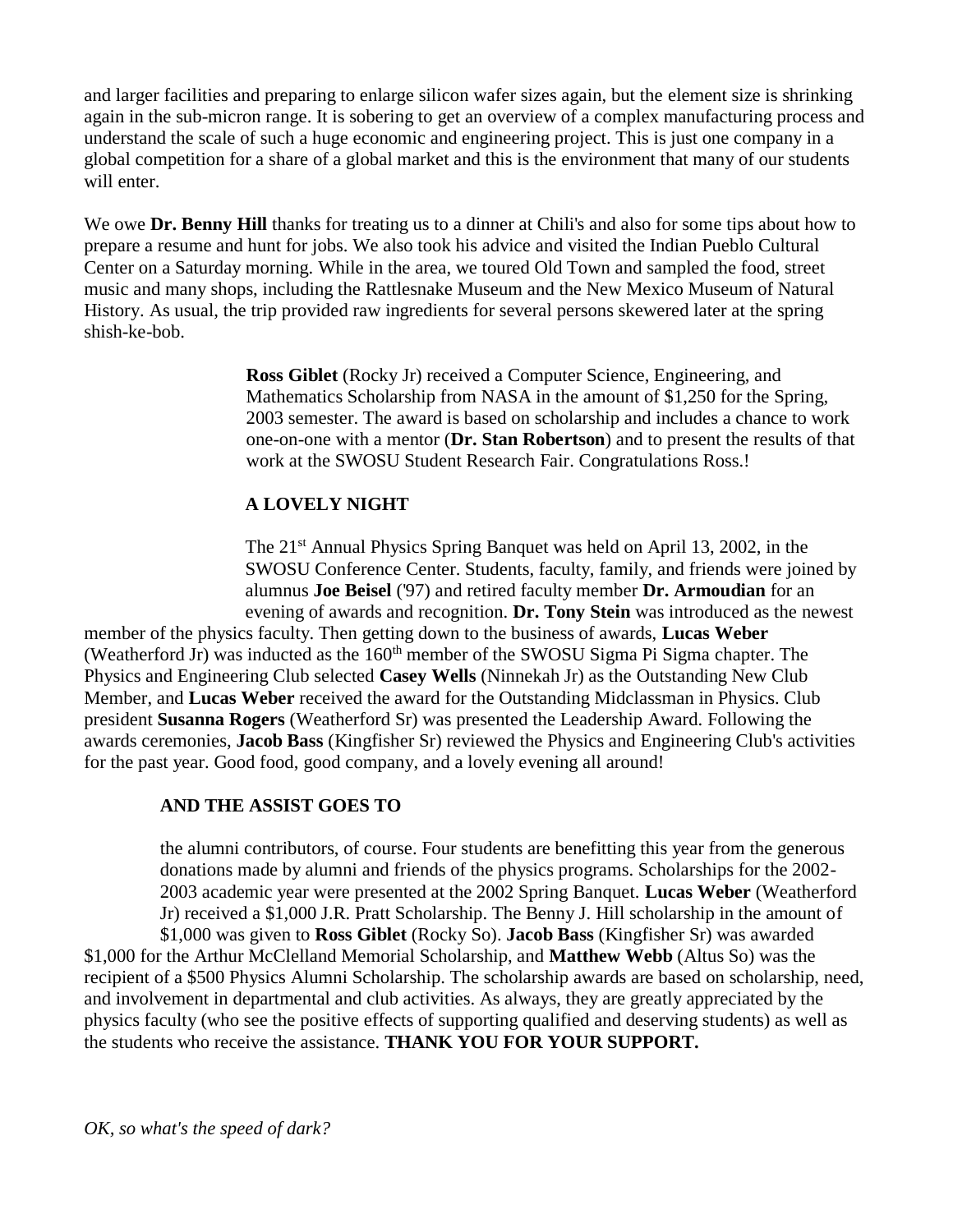#### **MORE ALTERNATIVES TO BLACK HOLES**

In a paper published in the February issue of Foundations of Physics Letters, Darryl Leiter (FSTC, Charlottesville, VA) and **Stan Robertson** (SWOSU) showed that a realistic gravitational collapse must be described in a metric that allows outgoing radiation. As a result, the collapsing mass can become smaller at a rate that defeats

the formation of an event horizon. Leiter and Robertson found that Einstein's theory of general relativity allows for the existence of these slowly collapsing objects with strong magnetic fields. The collapse to a radius near in size to that of a conventional black hole leaves the escaping radiation so strongly redshifted that the object is actually very faint. Such magnetic, eternally collapsing objects (MECO) of stellar mass would have radiative lifetimes of many billions of years. MECO seem to fit well with the observed spectral and temporal properties observed in stellar mass black hole candidates (BHC). In a paper published in the Jan. 20, 2002 Astrophysical Journal, Robertson and Leiter presented evidence that these BHC are strongly magnetized. Data recently published by other researchers has strengthened the case.

It is possible that a rotating, electrically charged black hole could produce an external magnetic field, however, Robertson has found that the required charge would be immense, even for a hole spinning at a maximum rate. There is no known physical process capable of producing such a charge separation in a collapse process and there would be no way of adding such a huge amount of charge after the formation of the black hole. The electrostatic repulsion would be far greater than the gravitational attraction for a like charge. On the other hand, any matter in the vicinity would be ionized and would contribute a neutralizing charge of opposite sign. Although there are other hypothesized mechanisms for production of magnetic fields by black holes, they require unrealistic rates of accretion, or a stability of external electric charges that cannot be maintained in the face of a realistic accretion rate. The MECO hypothesis appear to be a better alternative for explaining the apparent magnetic behavior of the BHC.

To gain acceptance of the MECO model in the face of overwhelmingly dominant belief in black holes will require both additional theoretical work and more compelling observations. Robertson and Leiter are presently working on the general properties of non-singular metrics and exploring the consequences of spacetimes which are accessible in their entirety to ordinary matter. Non-singular spacetimes may still possess event horizons but transit across one would require a violation of Einstein's principle of equivalence - which requires that life be normal in a frame of reference at rest with respect to any particle of matter. In non-singular spacetimes, a particle must necessarily reach the speed of light to cross the horizon; a feat forbidden to ordinary matter. To enforce the principle of equivalence, the stressenergy tensor of the right member of the Einsteins field equations would have to contain terms that would prevent passage through the horizon. In the case of the MECO model, it is the outgoing radiation that serves this purpose. The outgoing radiation has spectral signatures that should be observable with the current generation of satellite x-ray observatories. Now if we can just talk someone into looking.

#### **GROWING FOR THE FUTURE**

Times have been tough for physics programs in Oklahoma and around the country in recent years. This year, SWOSU has the largest freshmen physics/engineering class we've had in a decade. Eleven declared physics, engineering physics, and preengineering majors are currently enrolled in General Physics I. We, of course, hope to keep them all until graduation. (What a coup that would be!)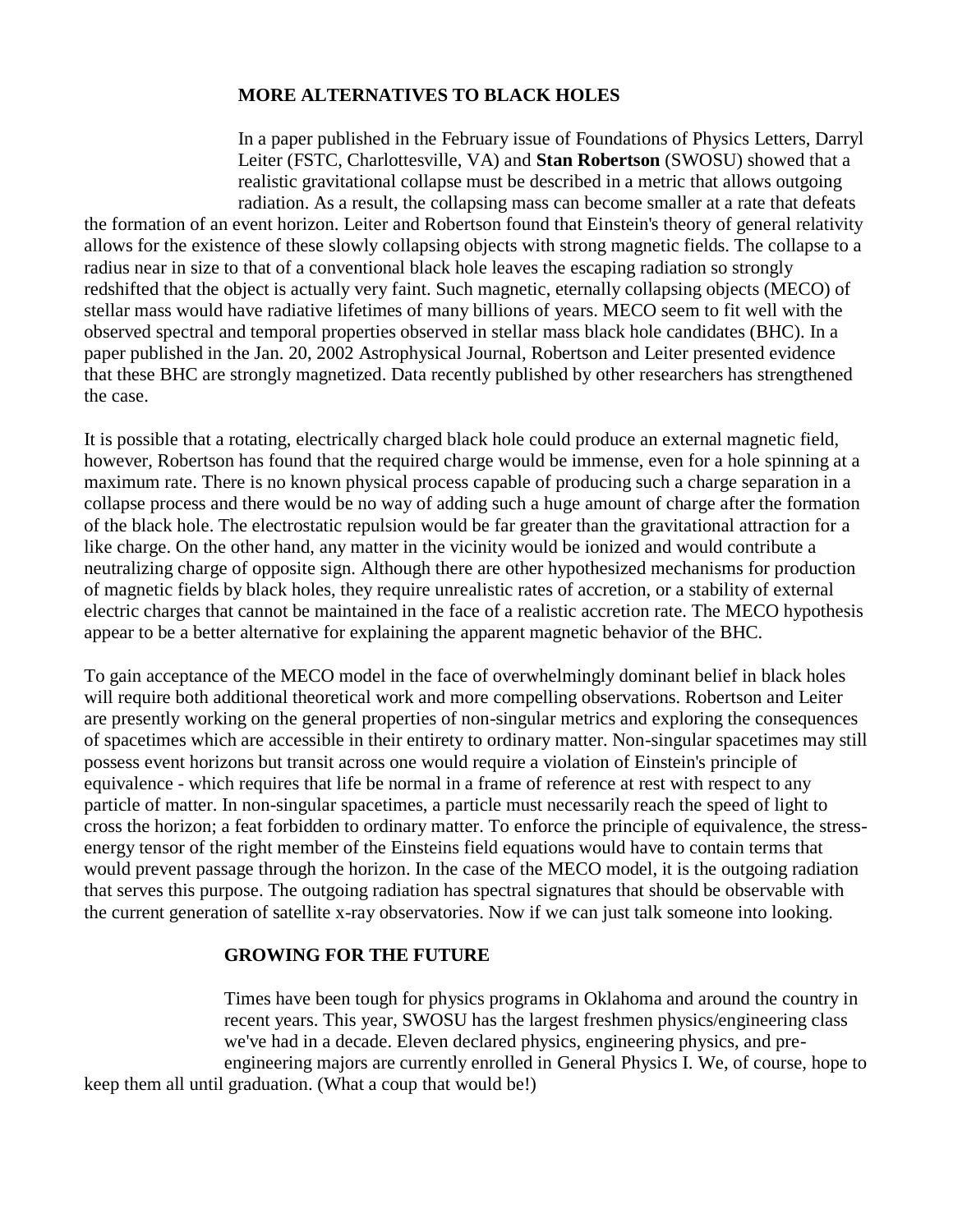# **PRETTY AS A PICTURE**

The remodeling of the 1<sup>st</sup> floor east wing of the Chemsitry-Physics-Pharmacy building is nearing completion. We probably won't even miss the holes in the floor of room 126 or the cramped conditions in room 124! Hopefully, everything will be ready to go by the fall (summer?) semester. Come by for a tour anytime!

Agent 00LOIQ

I was sitting in my office grading papers, an activity I rate just above being trampled by a stampeding herd of students on their way to the snack bar at the instant I indicate that class is over, when there was a knock at the door. I welcomed the interruption.

"Come in, the door's unlocked."

A man came in. I could tell right away that he wasn't a student. He was clean shaven, and he wore a suit.

"Agent oh-oh-ell-oh-eye-que," he announced while flashing an identity card. "Department of Home Land Security, Eugenics Division. We just call it E.D. in the business."

"Eugenics," I said. "Isn't that about improving the race?"

"Exactly," he replied. "We believe that if we can improve the average American, we can better resist terrorist attacks."

"But how will you do that?" I asked. "How will you improve the average..." And then it hit me. Agent **double oh** low IQ... "You're licensed to kill?"

"Bingo!" he said. "Licensed to kill idiots. Do you know any?"

Well naturally I know several. A certain administrator came immediately to mind, and there was the whole back row of the Physics class who slept, or read newspapers, or passed notes, or studied for other classes. Why did they even bother to come to class, for Pete's sake? In any introductory course there always seem to be students who the only thing they want to get out of the class is themselves. If they ever did graduate, maybe they would go to work for E.D. Yeah, I knew lots of idiots, but killing them...that just seemed too drastic.

"Do you have to kill them? Can't you do something less permanent?"

"Well, we're new at this," he admitted. "I just transferred from another secret agency where killing was considered to be the universal solution to tough problems...not that we actually killed very many, you understand. What did you have in mind?

"Well, I don't know...couldn't you just send the idiots to Washington? Come to think of it, I guess we already do too much of that. I know! How about sending the idiots to Cuba? Castro did that to us."

"It might work," he said hesitantly. "There is that great Will Rogers quote, 'When the Okies left Oklahoma and moved to California, it raised the I.Q. of both states.'"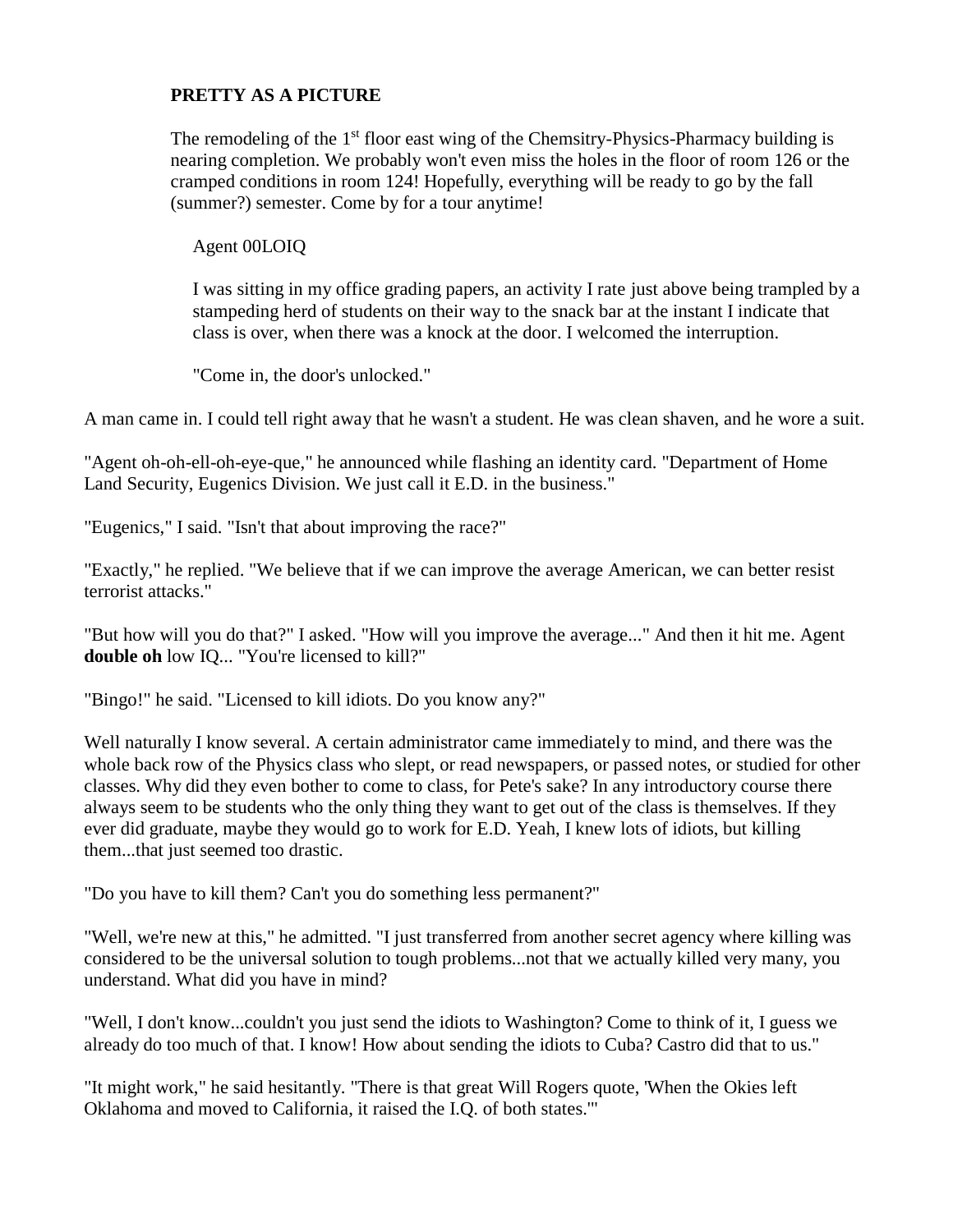"Oh that's cold, that's cruel," I said.

"Well, terrorism is a cold, cruel business," he replied. "I'll have to check with headquarters on this Cuban thing. I'll get back to you."

"Yes, you do that," I said. He left, and I went back to grading papers. Sometimes my mind wanders when I grade papers...

#### **Charles Rogers**

#### **HARD TIMES HIT HOME**

The slumping national economy has hit Oklahoma revenues and by extension Oklahoma common and higher education. State universities are facing 10-15% reductions in this years budget and have been told to expect additional cuts next year. The cuts are deep, affecting equipment, supplies, travel, operations, and in many cases personnel. Student

tuition, which has been increasing at a rate of up to 7% per year may rise as much as 15% for next year if the legislature removes the current caps on tuition increases. SWOSU students are currently paying about \$80/credit hour or about \$2800/year when fees are factored in, so this could potentially jump to over \$90/credit hour (well over \$3000/year) for next fall.

#### **CONNECTING THE "HAVES" WITH THE "NEEDS"**

Need to hire someone? Know of an opening in your department or somewhere else? Let us know. We only have one graduate this year (and he's looking at graduate school), but we have some graduates from recent years that are looking to find their first job (out of graduate school) or to change jobs. So if you are aware of positions that need to be filled, tell us, even if it's not for a fresh B.S. We'll pass it on to the folks who are looking (many with experience and/or an M.S. or higher). And if you are looking for a job, ask us. If we know of anything we'll pass the information on to you. After all, SWOSU alum are family, and family helps family!

*"Normal people ... believe that if it ain't broke, don't fix it. Engineers believe that if it ain't broke, it doesn't have enough features yet." ----- Scott Adams* 

**Ken Duerksen** ('66) works in for Tokyo Electronics Limited (TEL) in Austin, TX. TEL is a \$5 billion/year company, the second largest manufacturer of Semiconductor Process Equipment in the world, and has its USA headquarters in Austin. Ken is working in Process Engineering Development, specifically on Low k Spin on Dielectrics, attempting to shrink the chip design parameters in our neverending quest for more speed.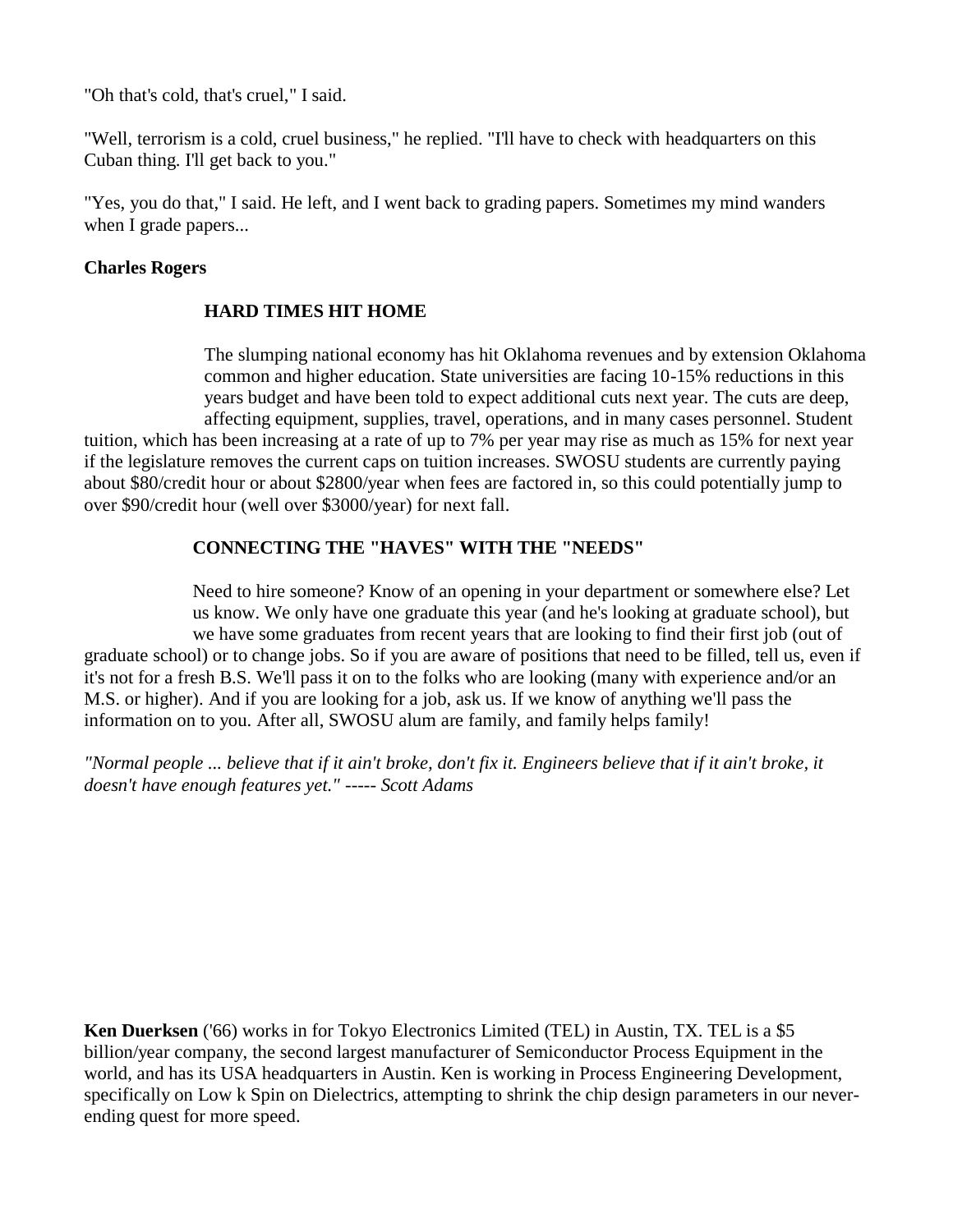**Curtis Miller** ('99) visited the department during Christmas break. He's a EE graduate student at Univ. Tennessee/Oak Ridge Nat'l lab working on power fuel cells (improving efficiency so we can drive 600 miles on a single charge-up!).

**James Bates** ('62) is NASA Project Manager for the Alpha Magnetic Spectrometer (AMS), an experiment searching for the existence of anti-matter in the universe. The science team is being led by a Noble laureate, Prof. Samuel C.C. Ting from MIT. The AMS is a very international undertaking with  $\sim$ 200 high energy particle physics from 16 countries participating. For more on this, be sure to attend the banquet!!!

**Jacob Weierman** (attended '97-'00) is planning to enter graduate school in physics at OSU. Good luck Jacob! We recently learned that Jacob and wife Amy are the proud parents of a new baby girl. Isabella Rose was born January 17, 2003.

**Eric Brown** ('95) is now Director of Customer Services (WNP-North America) for Marconi Wireless (formerly Metapath Software).

**Terry Cox** ('86) has a new job as a software engineer with Siemens Transportation Systems. He's currently in Pittsburgh, PA, but anticipates transferring to Minneapolis, MN soon.

**Chris Hladik** ('95) and **Tina Crelly Hladik** ('94) are now living in Weatherford, TX. Chris is currently working on the F-35 Joint Strike Fighter.

**Joanna Blevins** ('01) has finished her Masters in Mechanical Engineering at the University of Washington in Seattle. While in graduate school she also worked at the VA Rehabilitation RandD Center creating a finite element model of the human foot, validating automatic meshing software, and dissection and mechanical testing of the soft tissue that covers the bottom of the foot.

**Tony Shinault** ('97) is working on Product Reliability for non-volatile memories (Flash and Ovonics) and a little Pentium-4 work at Intel.

**Richard Vaughn** ('99) is working as a financial consultant in OKC and working on an MBA at OU.

**Brad Flippin** ('88) continues his work for Boeing providing support and assistance to the Brits as they produce their own Apache helicopters in Martock, England. Fortunately his work doesn't interfere with travel, including recent trips to Brussels, Seattle, the Isle of Jersey, Budapest, Portugal, San Francisco, ..., we get the picture.

**Bojana (Popic) Zivanovic** ('96) received a graduate diploma in Computer Science from Concordia University. She is working as a junior programmer in the IT department of "Blinds to Go," a Montrealbased company.

**David Hollar** ('74) has been teaching science in public schools for 22 years. He is currently in his 13<sup>th</sup> year at Coyle Public Schools and is also involved with Quarknet, NASA EPSCoR, and BotBall.

**Stephen Russell** ('99) is now working for Telos OK in Lawton.

**Lee McClune** ('69) and wife Harriett still live in Knoxville, Iowa. Lee retired in September, 2000.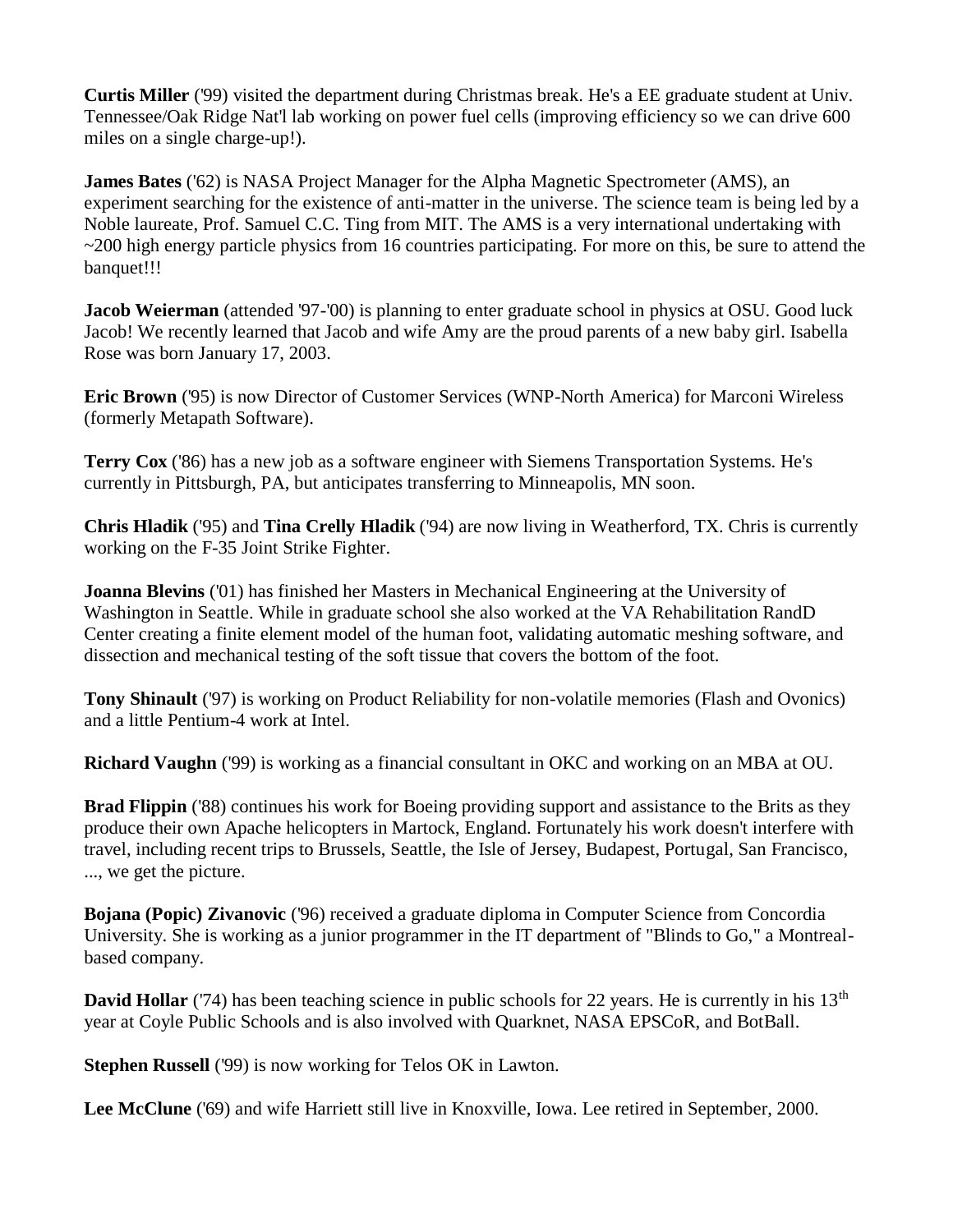*In Memory: Andrew D. Weaver (class of '87) died August 12, 2002 of brain cancer. He was most recently employed by Strasbaugh as technical sales rep for semiconductor polishing tools. SWOSU alumni attending the memorial services in Amarillo included Joey and Debbie Pierce, Dennis and Angela Myers, Craig Huffman, and Scott Guthrie. Our sincerest condolences to Andy's brother Tyler Weaver (class of '86).*

#### **BEEF- IT'S WHAT'S FOR DINNER**

Yes, good Oklahoma beef cubed and speared and cooked up just right with peppers, onions, and mushrooms. Add some rice and a whole lot of other good fixin's and you have the  $35<sup>th</sup>$  Annual Physics Shish-ke-bab. This year's event (complete with the not-ready-for-prime-time awards) will occur on Saturday,

May 3, 2003, at Dr. Robertson's home. The "come-eat" bell sounds about 6 p.m.

#### **WHAT WILL THEY DO NEXT SUMMER?**

We're looking for summer internships! Is your employer looking to hire summer interns or other forms of temporary summer employees from the ranks of undergraduates? Send us the information. We'd love to send you some talented, energetic help!

*A day without sunshine is like, night.*

#### **WE NEED YOU!**

With rising tuition costs, scholarships are all the more vital to the health of the program. Many students simply can't stay in school without financial assistance. And the growth of our program means we need to be able to offer more scholarships each year. We can't do this without you. I know that money is tight everywhere these days. You don't need to

fund a full scholarship by yourself. There is power in numbers. Just a few dollars-\$5 per month, or maybe a \$20 or \$50 donation each year-will help our funds grow. And don't forget that all donations are tax-deductible. (Double your money-ask if your employer will match your donation.) You can choose to donate to one of our scholarship funds or to the Physics Unrestricted fund. (Money in the unrestricted fund can be used to sponsor recruitment activities, offset travel costs for the Physics and Engineering Club, *etc.*) If you choose to donate, please be sure to specify one of the physics accounts. (Unspecified contributions go into SWOSU's general scholarship fund.) Thank you so much for your support. You are truly investing in the future of an individual, of the physics program, and in a very real sense in the future of this country when you give.

*Q: What is the difference between Mechanical Engineers and Civil Engineers?*

*A: Mechanical Engineers build weapons, Civil Engineers build targets.*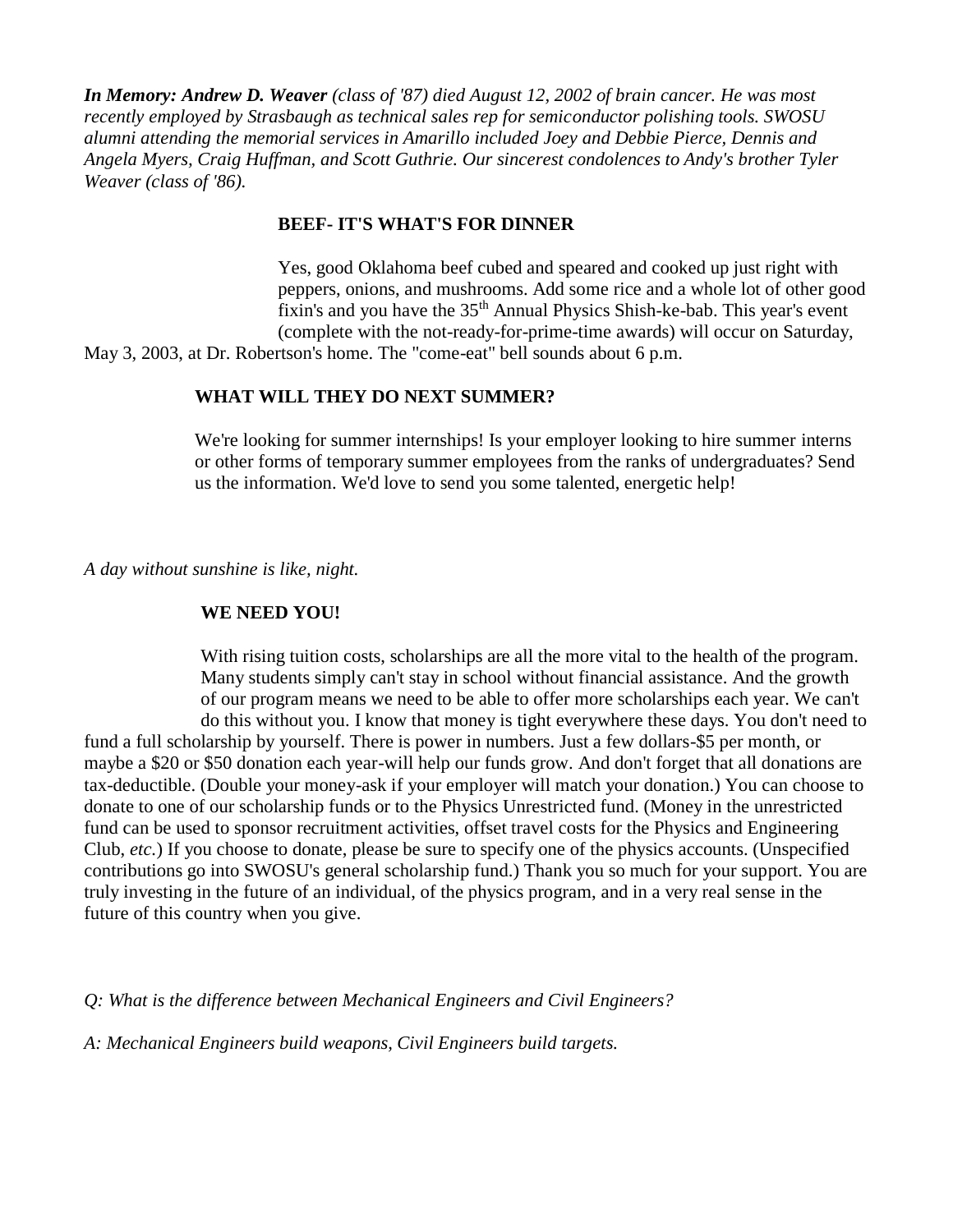#### **KEEPIN' IN TOUCH**

We hope you enjoy reading the newsletter just half as much as we enjoy putting it together for you. But to send you one, we have to know where you are. Please keep us up on your current address. It's easy, just mail it (snail or e-), call us, or fax us. We also appreciate information like who you work for, your job title, promotions, or anything else you'd like to

share with us. But CAUTION: If you send an update to the SWOSU Alumni Association, we DO NOT automatically receive that information. (Hey, we didn't make the rules!) So, send us a copy, or e-mail us so we know to ask them for the update.

#### **WE'RE WAITING TO HEAR FROM YOU!!!**

#### **Drop us a line at 100 Campus Drive, Weatherford, OK 73096-3098, or e-mail or call us at**

| Dr. Terry Goforth                                                           | $(580)$ 774-<br>3109 | gofortt@swosu.edu |
|-----------------------------------------------------------------------------|----------------------|-------------------|
| Dr. Ray Jones                                                               | $(580)$ 774-<br>3106 | jonesr@swosu.edu  |
| <b>Dr. Stanley Robertson</b>                                                | $(580)$ 774-<br>3124 | roberts@swosu.edu |
| <b>Dr. Charles Rogers</b>                                                   | $(580)$ 774-<br>3108 | rogersc@swosu.edu |
| Dr. Tony Stein                                                              | $(580)$ 774-<br>3107 | steint@swosu.edu  |
| Vera Williamson (Secretary, Department of Chemistry and<br><b>Physics</b> ) | $(580)$ 774-<br>3264 | williav@swosu.edu |

**Don't want to keep track of all that? Just send your e-mail to [physics@swosu.edu](mailto:physics@swosu.edu) and we'll see that it gets to the right person(s)**.

> *A new and startling revision of the old theories about electricity. John Kuivinen, chairman of an amateur radio group, had discovered what makes integrated circuits (IC) work. Every time smoke was let out of an IC it was found that the system ceased to function. He established in further testing that smoke is what makes all electrical circuits work. Many amateur car restorers have verified his findings. Remember the last time smoke escaped from your voltage regulator? It quit working, didn't it? The simple fact is that the wiring harness carries smoke from one electrical device to another in your car. When it springs a leak, it lets the smoke out of everything at*

*once and nothing works. The starter motor requires large amounts of smoke to work properly, and that is why the wiring to it is so big. Electricity is smoke. In spite of decades of talk and speculation about electrons and such, the fact is that we can find no one who has ever seen an electron. That alone should be sufficient to throw doubt on what was the prevailing theory up to that time.*

#### **ALUMNI e-mail ADDRESSES**